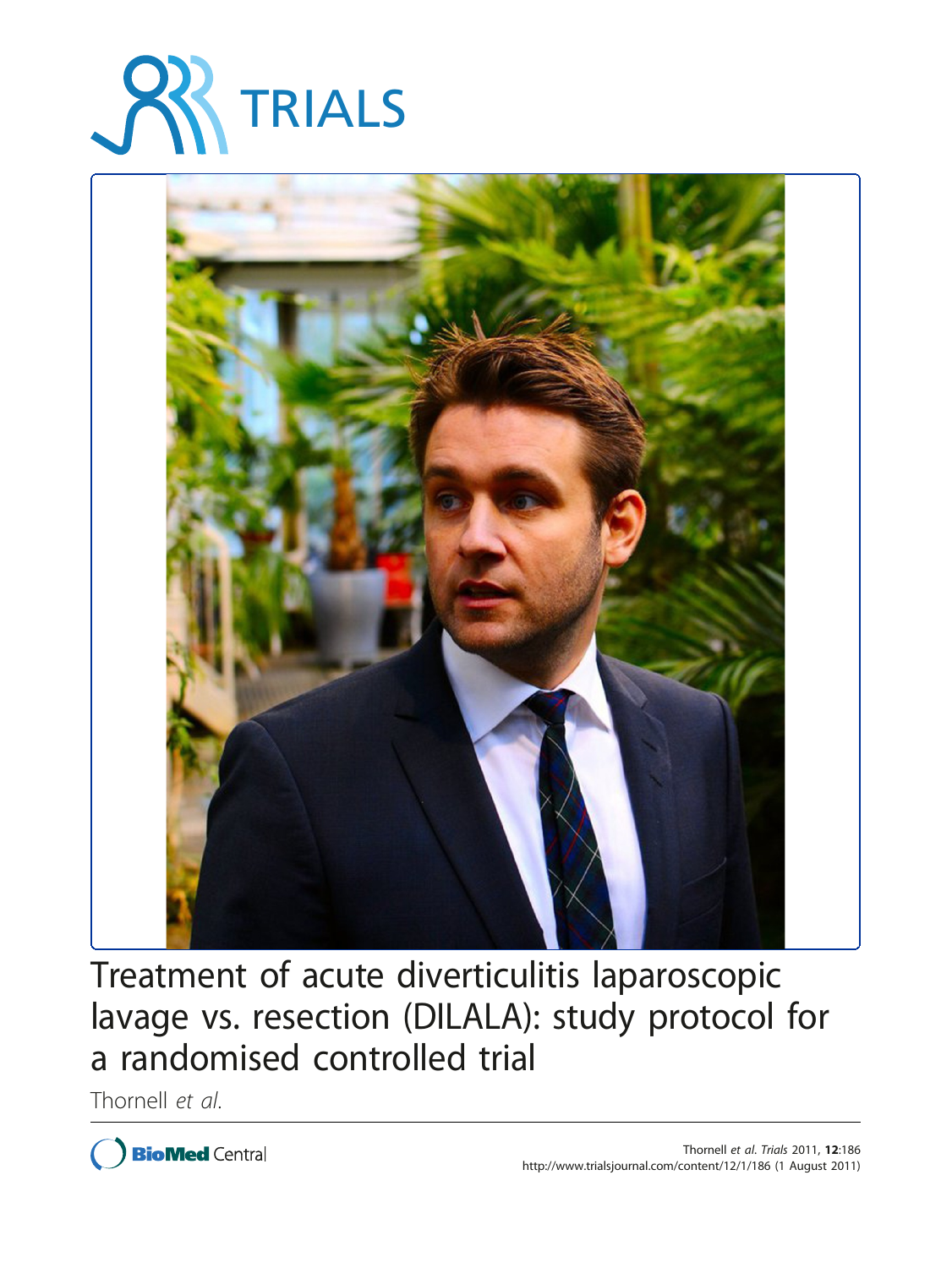## **STUDY PROTOCOL CONSUMING THE CONSUMING OPEN ACCESS**



# Treatment of acute diverticulitis laparoscopic lavage vs. resection (DILALA): study protocol for a randomised controlled trial

Anders Thornell<sup>1\*</sup>, Eva Angenete<sup>2</sup>, Elisabeth Gonzales<sup>2</sup>, Jane Heath<sup>2</sup>, Per Jess<sup>3</sup>, Zoltan Läckberg<sup>4</sup>, Henrik Ovesen<sup>3</sup> , Jacob Rosenberg<sup>5</sup>, Stefan Skullman<sup>6</sup> and Eva Haglind<sup>2</sup>, for the Scandinavian Surgical Outcomes Research Group, SSORG

## Abstract

**Background:** Perforated diverticulitis is a condition associated with substantial morbidity. Recently published reports suggest that laparoscopic lavage has fewer complications and shorter hospital stay. So far no randomised study has published any results.

Methods: DILALA is a Scandinavian, randomised trial, comparing laparoscopic lavage (LL) to the traditional Hartmann's Procedure (HP). Primary endpoint is the number of re-operations within 12 months. Secondary endpoints consist of mortality, quality of life (QoL), re-admission, health economy assessment and permanent stoma. Patients are included when surgery is required. A laparoscopy is performed and if Hinchey grade III is diagnosed the patient is included and randomised 1:1, to either LL or HP. Patients undergoing LL receive > 3L of saline intraperitoneally, placement of pelvic drain and continued antibiotics. Follow-up is scheduled 6-12 weeks, 6 months and 12 months. A QoL-form is filled out on discharge, 6- and 12 months. Inclusion is set to 80 patients (40+40).

**Discussion:** HP is associated with a high rate of complication. Not only does the primary operation entail complications, but also subsequent surgery is associated with a high morbidity. Thus the combined risk of treatment for the patient is high. The aim of the DILALA trial is to evaluate if laparoscopic lavage is a safe, minimally invasive method for patients with perforated diverticulitis Hinchey grade III, resulting in fewer reoperations, decreased morbidity, mortality, costs and increased quality of life.

Trial registration: British registry (ISRCTN) for clinical trials [ISRCTN82208287 http://www.controlled-trials.com/](http://www.controlled-trials.com/ISRCTN82208287) [ISRCTN82208287](http://www.controlled-trials.com/ISRCTN82208287)

## Background

Complicated diverticulitis sometimes requires emergency surgery with considerable morbidity [[1](#page-5-0)]. It is classified by severity according to the Hinchey grading scale, where I and II represent contained abscesses, and III and IV are cases with perforated colon and purulent (III) or faecal (IV) leakage [[2\]](#page-5-0). The traditional treatment for the Hinchey III and IV has been open surgery with resection of the affected segment, blind closure of the distal resection line and a diverting colostomy i.e. Hartmann's procedure [[3-6\]](#page-5-0). Another option is resection with primary

anastomosis of the colon [\[3](#page-5-0)]. A retrospective study at the Sahlgrenska University Hospital, Gothenburg studied all patients ( $n = 106$ ) admitted and operated for complicated diverticulitis between 2003 and 2008 [[7](#page-5-0)]. Eighteen percent underwent at least one re-operation during their first admission, and the mean length of hospital stay was 17 (1-111) days. Mortality was 6%, not different from similar studies [[2,6](#page-5-0)]. The number of complications indicated considerable suffering, morbidity and resource consumption [[7](#page-5-0)]. Only 56% of patients operated with Hartmann's procedure later underwent surgery for stoma reversal [[7\]](#page-5-0). Other studies have shown that the reversal of Hartmann's Procedure alone has a morbidity rate of \* Correspondence: anders.thornell@vgregion.se 20% (3-39) and mortality of 1-6% [\[8,9](#page-5-0)].



© 2011 Thornell et al; licensee BioMed Central Ltd. This is an Open Access article distributed under the terms of the Creative Commons Attribution License [\(http://creativecommons.org/licenses/by/2.0](http://creativecommons.org/licenses/by/2.0)), which permits unrestricted use, distribution, and reproduction in any medium, provided the original work is properly cited.

<sup>1</sup> Department of Surgery, Alingsås Hospital, Södra Ringatan, Alingsås, 441 83, Sweden

Full list of author information is available at the end of the article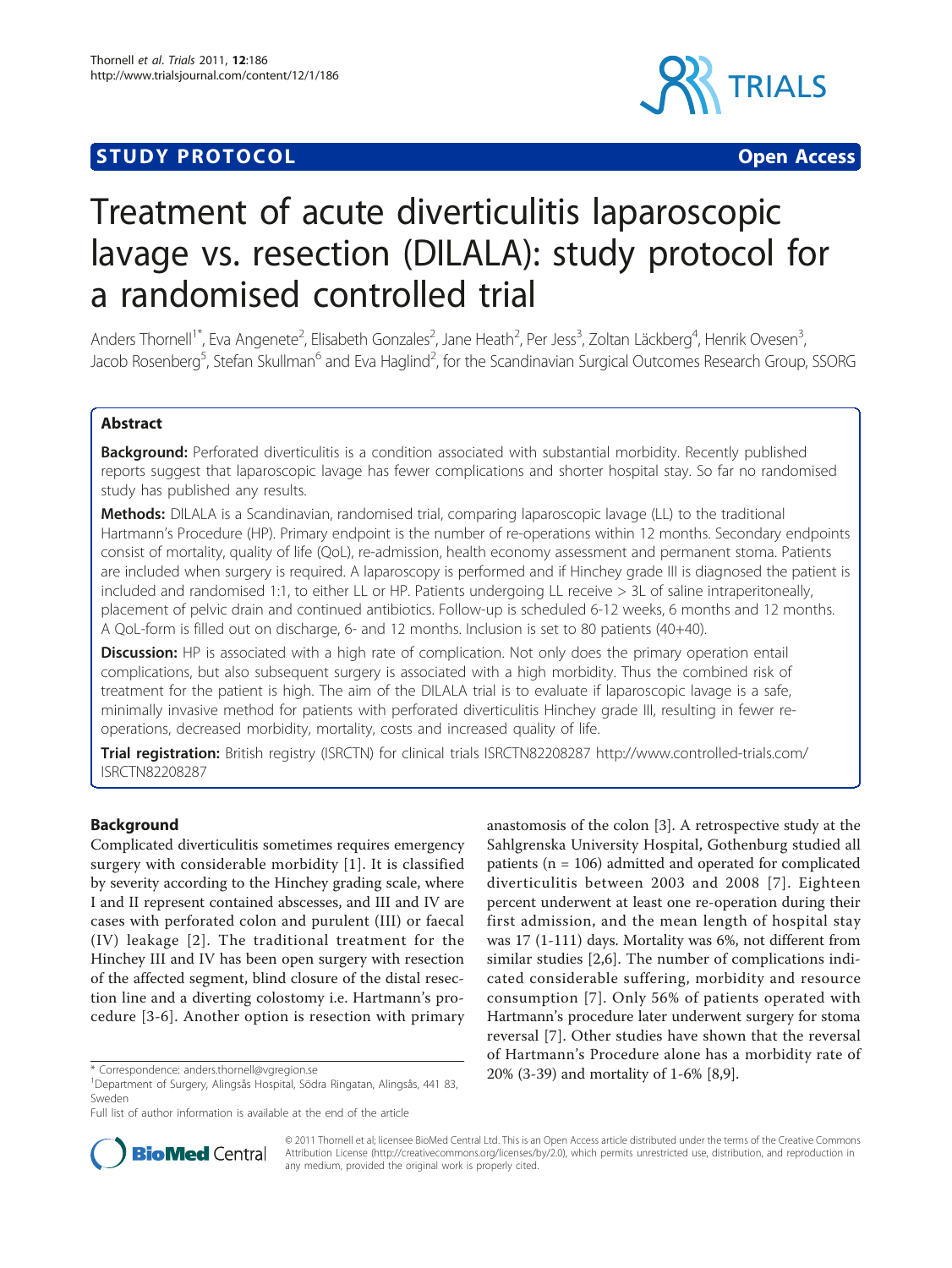Several recently published reports suggest a new principle for the treatment of perforated diverticulitis, consisting of laparoscopy, lavage and drainage without colon resection [[10](#page-5-0)-[16\]](#page-5-0). One prospective study including 92 patients with laparoscopic lavage showed morbidity and mortality rates of 4% and 3%, respectively. No reintervention was needed. Eighty-nine patients recovered without morbidity and resumed oral intake after 2 days (1-9) and were discharged after 8 days (7-19) [[17](#page-5-0)].

Janson et al [[17\]](#page-5-0) have shown that laparoscopic resection for colon cancer results in a higher quality of life compared to open surgery, and although there is little evidence indicating laparoscopy being more cost-effective than open surgery [[18](#page-5-0)], a recent Health Technology Assessment suggests that there are economical benefits to lavage of perforated purulent diverticulitis, due to decreased surgical measures and shorter length of hospital stay [\[19](#page-5-0)]. With this in consideration there are several factors in favour of the new treatment, laparoscopy and lavage.

Randomised studies are required before laparoscopic lavage can be proven to be the therapy of choice in perforated diverticulitis Hinchey grade III [[19](#page-5-0)]. This is a description of a randomized trial for complicated diverticulitis initiated in Scandinavia.

## Methods

### Study Objective

The DILALA-trial is a randomised trial comparing laparoscopic lavage to Hartmann's Procedure, 1:1, as treatment for acute perforated diverticulitis.

### Endpoints

Primary endpoint is number of re-operations within 12 months from the initial emergency operation.

Secondary endpoints include re-admissions, postoperative wound or deep infections, postoperative thrombosis, hernia, bowel obstruction requiring hospitalisation or operation, other complications, total length of hospital stay (for diverticulitis and complications) during 12 months, quality of life, health economy analysis, mortality within 30 days of the primary operation, mortality within 12 months, permanent stoma, re-admissions and re-operations registered in the hospital database at 24 months.

### Inclusion Criteria

Inclusion criteria to diagnostic laparoscopy

- Clinical symptoms (left lower quadrant pain, peritonitis)
- Elevated body temperature
- Elevated C-reactive protein and leukocyte count.
- Radiology showing signs of free gas and/or intraabdominal fluid
- Emergency surgery decided by the attending surgeon
- Possible to operate in regard to concomitant disease
- Informed consent

#### Randomisation Criteria

• Hinchey grade III at diagnostic laparoscopy, i.e. free fluid

#### Excluded From Randomization

• Hinchey grade I - II at laparoscopy i.e. no free fluid • Hinchey grade IV at laparoscopy, i.e. gross faecal contamination

• Other pathology than diverticulitis diagnosed as explanation of peritonitis

The Hinchey grading [\[2](#page-5-0)]

Stage Ia: Phlegmonae

Stage Ib: Diverticulitis with peri-colic or mesenteric abscess

Stage II: Diverticulitis with walled-off pelvic abscess

Stage III: Diverticulitis with generalised purulent peritonitis

Stage IV: Diverticulitis with generalised faecal peritonitis

### External Validity

All patients with acute diverticulitis considered for emergency surgery are registered in the "screening log" at each participating centre. Patients who do not meet the inclusion criteria, as well as included but not randomised patients or patients excluded after randomisation are registered.

#### Randomisation and Surgical Procedure

Patients are considered for inclusion when surgery is required. The operation starts with a diagnostic laparoscopy. All four quadrants of the abdomen must be visualised to ascertain no other or concomitant pathology. Patients are randomised when the diagnosis of diverticulitis Hinchey grade III has been confirmed. Randomisation is 1:1 to laparoscopic lavage and Hartmann's Procedure. Hinchey grade I, II and IV are excluded from randomisation and treated according to local guidelines.

Patients randomised to lavage receive at least 3L of body-temperature, until return of clear fluid. A passive drainage is placed in the pelvis for at least 24 h, and antibiotics are continued postoperatively according to local guidelines.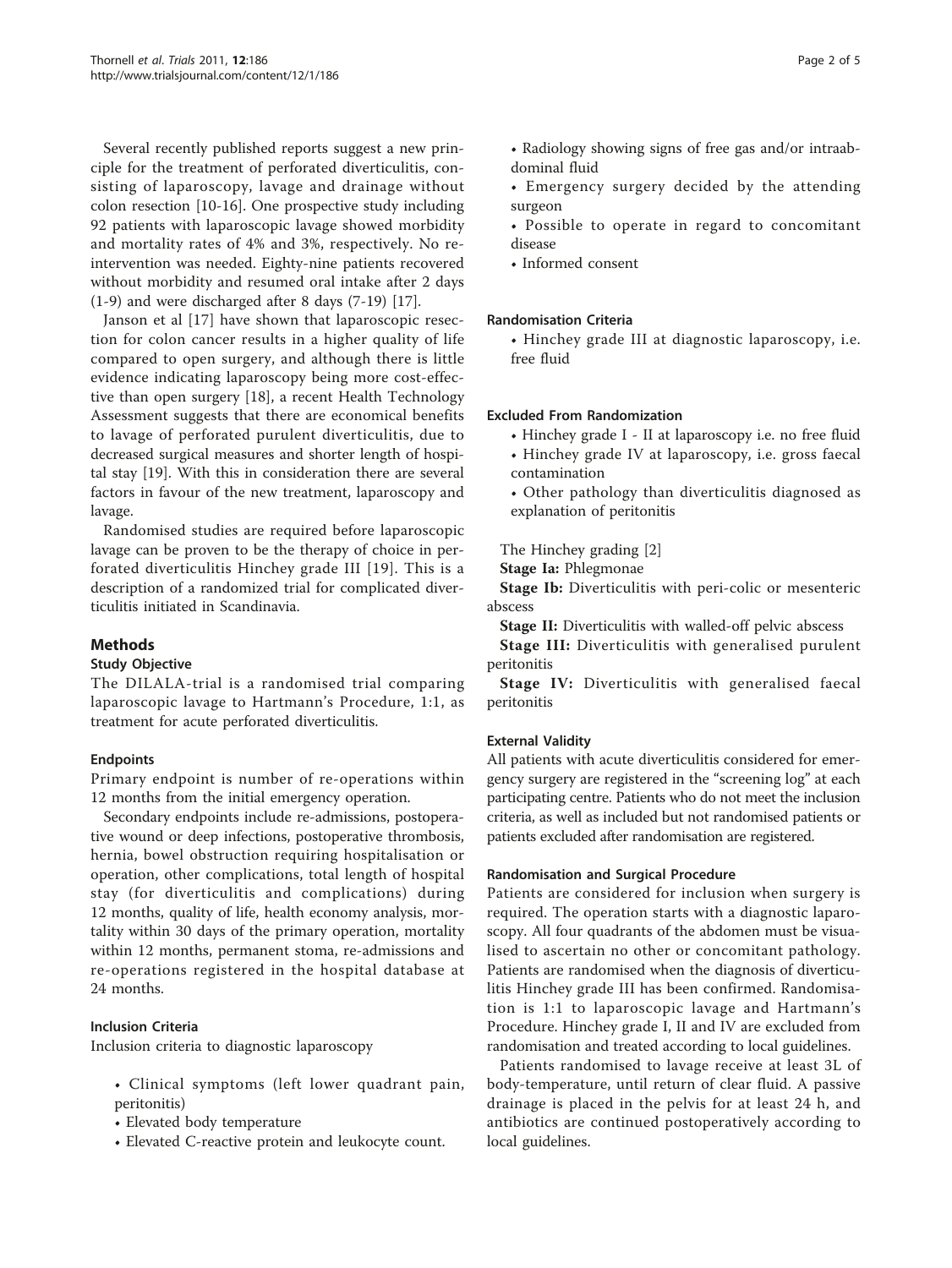Patients randomised to Hartmann's Procedure are converted to open surgery followed by resection of the inflamed part of the colon and a diverting colostomy. A passive drainage is placed in the pelvis for at least 24 h, and antibiotics are continued postoperatively according to local guidelines (Figure 1).

All surgical specimens undergo histological examination. If the histological findings verify a pathogenesis other than diverticulitis, the patient will be excluded.

### Follow-Up

All follow-ups include haemoglobin, C-reactive protein, leukocyte count, presence of a stoma, re-admittance/s, re-operation/s. Clinical follow-up after discharge is



scheduled at a minimum of 6-12 weeks, 6 months and 12 months. Patients randomised to the HP with planned stoma reversal are scheduled to have a follow-up at least 6-12 weeks following this procedure, regardless of the earlier follow-up plan from the primary operation. All patients undergo colonoscopy, computer tomography colonography or double contrast barium enema, within 12 months.

## Health Related Quality of Life

All patients are asked to fill out a quality of life form on the day of discharge, 6 months and 12 months. This form includes parts of EQ5D, SF 36 [\[20\]](#page-5-0) EORTC-C30 [[17\]](#page-5-0) and -CR38 [\[21](#page-5-0)]. The questions are focusing on bowel symptoms, stoma care, activities of daily living, health economic status and bowel related episodes requiring re-admittance or re-operation.

### Health Economics Assessment

A health economic analysis will be performed based on the information collected in the clinical record forms (CRF), based on the model presented by Björholt et al [[22\]](#page-5-0). The model will be used in combination with sensitivity calculations to ascertain robust results.

## Data Collecting and Monitoring

The surgeon will fill out the CRF for the operation, and at each follow-up. The hospitalisation CRF is filled out by a nurse. Quality of life forms are filled out by the patient at discharge and at each follow-up. All CRFs and quality of life forms are returned to the trial coordinating centre at Sahlgrenska University Hospital, SSORG. All data from CRFs and quality of life forms are stored on a server, and kept within the Sahlgrenska University Hospital database. Only the principal investigator and the deputy principal investigator can by mutual consent extract data for analysis.

A safety committee of independent scientists not involved in the trial will analyse safety when half the intended accrual has been reached.

## Statistical Analysis

The only prospective study of the laparoscopic lavage operation so far reported ( $n = 92$ ) a 1% occurrence of further surgery after the initial episode, whereas the other seven studies, all retrospective, varied between 0% and 100% reoperation, all of which were colon resections [[18\]](#page-5-0). In our retrospective study [\[7](#page-5-0)] we found that 40% of the patients were re-operated for the same disease within a year, many of which were stoma reversals. To be able to detect a reduction from 40% to 10% in reoperations, each group must include at least 32 patients. The calculation is based on a binomial approximation, 80% power and a level of significance of 5%. In view of the relatively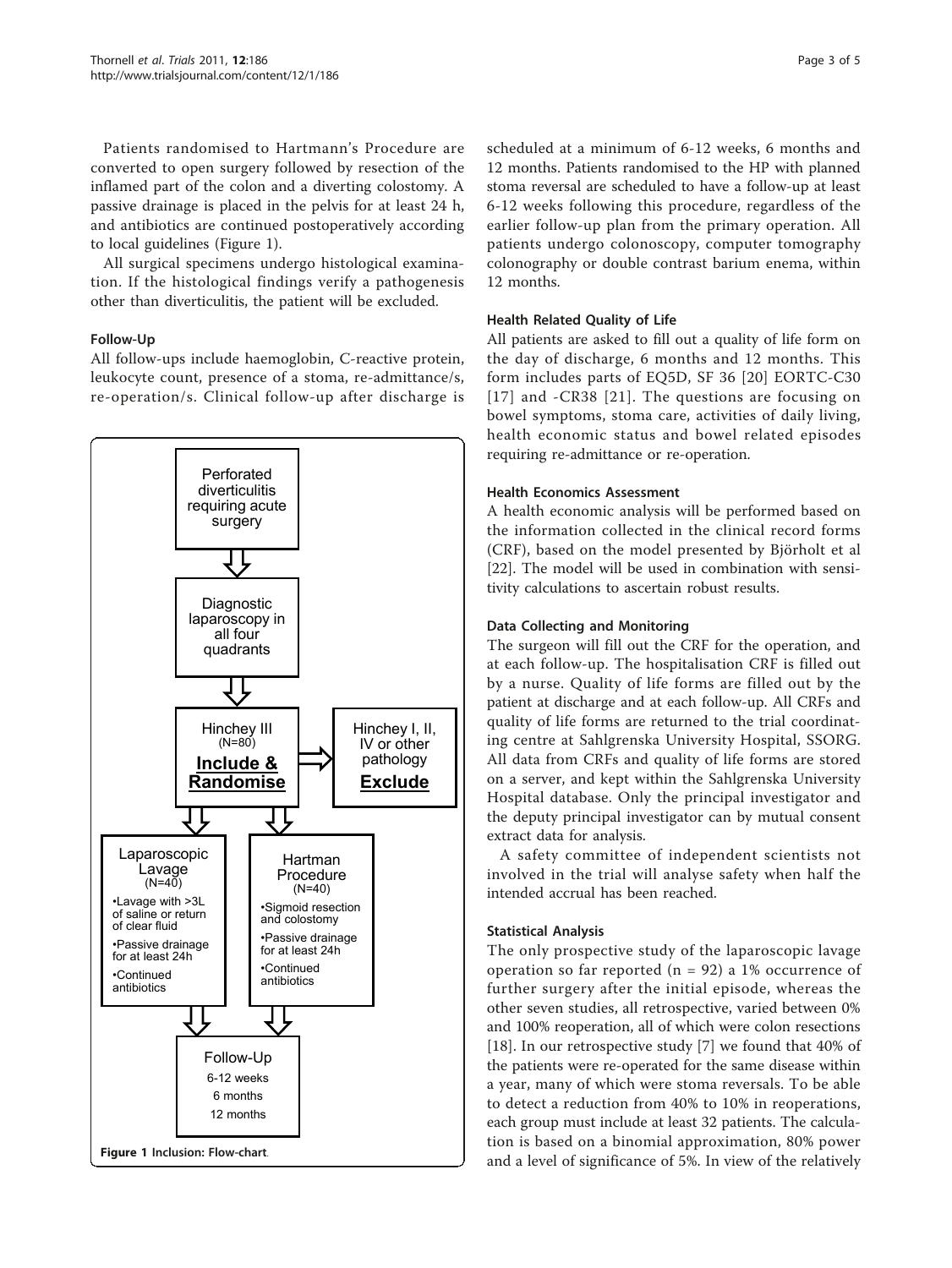complicated flow chart for the trial and that all procedures are emergency surgery; the inclusion is set to 80 randomised patients (40 + 40).

Randomisation to blocks was generated using the Analysis Tool Pack in Excel, by the trial statistician. For each participating centre one block of 10 is sent at a time. The package consists of 10 closed envelopes, with numbers 1-10 on the outside, to be opened in sequence as the randomizations occur.

#### Participating Hospitals

All participating centres are hospitals with emergency rooms and where abdominal surgery is performed.

The participating hospitals thus far are Sahlgrenska University Hospital, NU Hospital Organisation, Örebro University Hospital, Skövde Hospital/KSS, Alingsås Hospital, Central Hospital Karlstad, Herlev University Hospital, Roskilde University Hospital and Odense University Hospital. Six additional hospitals are in the process of becoming a participating institution.

#### Ethics

The trial has been approved by the Danish (Protocol nr. H-4-2009-088) and the Swedish (EPN/Göteborg Dnr 378-09) ethics committees. In the Danish participating centres, the surgeon must receive informed consent from the patient.

In the Swedish participating centres, the surgeon can include the patient after informing a relative, if the patient's awareness is compromised by a septic condition.

### **Discussion**

Perforated diverticulitis requiring surgery is a potentially lethal condition with high risks regarding morbidity and mortality [\[8\]](#page-5-0). Although surgical techniques as well as results have developed considerably since Hartmann's Procedure was presented in 1921 [[23](#page-5-0)], no significant changes in operative approach have been proven superior, for perforated diverticulitis Hinchey grade III-IV. Not only is the primary procedure associated with complications, but so is the reversal procedure [\[9](#page-5-0)]. Thus the combined risk of treatment for the patient is high. Diverticular disease is in general a condition associated with a considerable resource consumption [\[24](#page-5-0)], especially as the severity and quantity of complications lead to increased costs. It would therefore be beneficial for both patient and society if an alternative surgical technique could be introduced to minimise re-operations, re-admissions and permanent stomas. The recently described technique of laparoscopic lavage as treatment for perforated diverticulitis with peritonitis (Hinchey III) could be such an alternative treatment modality, but it remains to be validated in randomised trials. At present we are aware of at least

three more randomised trials, the Scandiv study based at Department of Gastroenterological Surgery, Akershus University Hospital, Oslo [\[25\]](#page-5-0), the Ladies trial based at Department of Surgery, Academic Medical Centre, Amsterdam [[26\]](#page-5-0), and the LapLAND study based at St. Vincent's University Hospital in Ireland [[27](#page-5-0)].

The aim of the DILALA trial is to evaluate if laparoscopic lavage is a safe, minimally invasive method for patients with perforated diverticulitis Hinchey grade III, resulting in fewer re-operations, decreased morbidity, mortality, costs and increased quality of life. Inclusion started February  $1<sup>st</sup>$  2010 and by March 2011 eight hospitals had included patients, another three hospitals had gone through the steps to start inclusion.

The inclusion period is intended to be concluded by 2013.

### Acronym and Abbrevations

Diverticulitis Laparoscopic Lavage vs. Resection: DILALA; Laparoscopic lavage: LL; Hartmann's Procedure: HP; Quality of life: QoL; Clinical record forms: CRF

#### **Disclosure**

All authors have agreed to the submission and have participated both in the study design and in the preparation of this manuscript.

#### Acknowledgements

This work was supported by grants from The Swedish Society of Medicine, The Gothenburg Medical Society Funding: The Västra Götaland Region, Sahlgrenska University Hospital.

#### Author details

<sup>1</sup>Department of Surgery, Alingsås Hospital, Södra Ringatan, Alingsås, 441 83, Sweden. <sup>2</sup>Department of Surgery, Sahlgrenska University Hospital/Östra, Göteborg, 413 45, Sweden. <sup>3</sup> Department of Surgery, Roskilde University Hospital, Kögevej 7-13, Roskilde, 4000, Denmark. <sup>4</sup>Department of Surgery, NU Hospital Organisation, Trollhättan, 461 85, Sweden. <sup>5</sup>Department of Surgery, Herlev University Hospital, Herlev Ringvej 75, Herlev, 2730, Denmark. 6 Department of Surgery, Skövde Hospital/KSS, Skövde, 541 85, Sweden.

#### Authors' contributions

EH is the principal investigator, has initiated the trial, been part of the planning of the trial, as well as the protocol writing committee. JR is the deputy principal investigator, has been part of the planning of the trial, as well as the protocol writing committee.

AT, EA, PJ, ZL, HO and SS have been part of the planning of the trial, as well as the protocol writing committee. AT and EA are also doctoral respectively post doctoral students, actively working with the trial. Registered Nurses EG and JH have both been part of the planning of the trial, visited participating hospitals to initiate the trial, created the database and are responsible for data collection and the logistics of the trial. All authors have been actively writing and reviewing the manuscript.

#### Competing interests

The authors declare that they have no competing interests.

Received: 10 March 2011 Accepted: 1 August 2011 Published: 1 August 2011